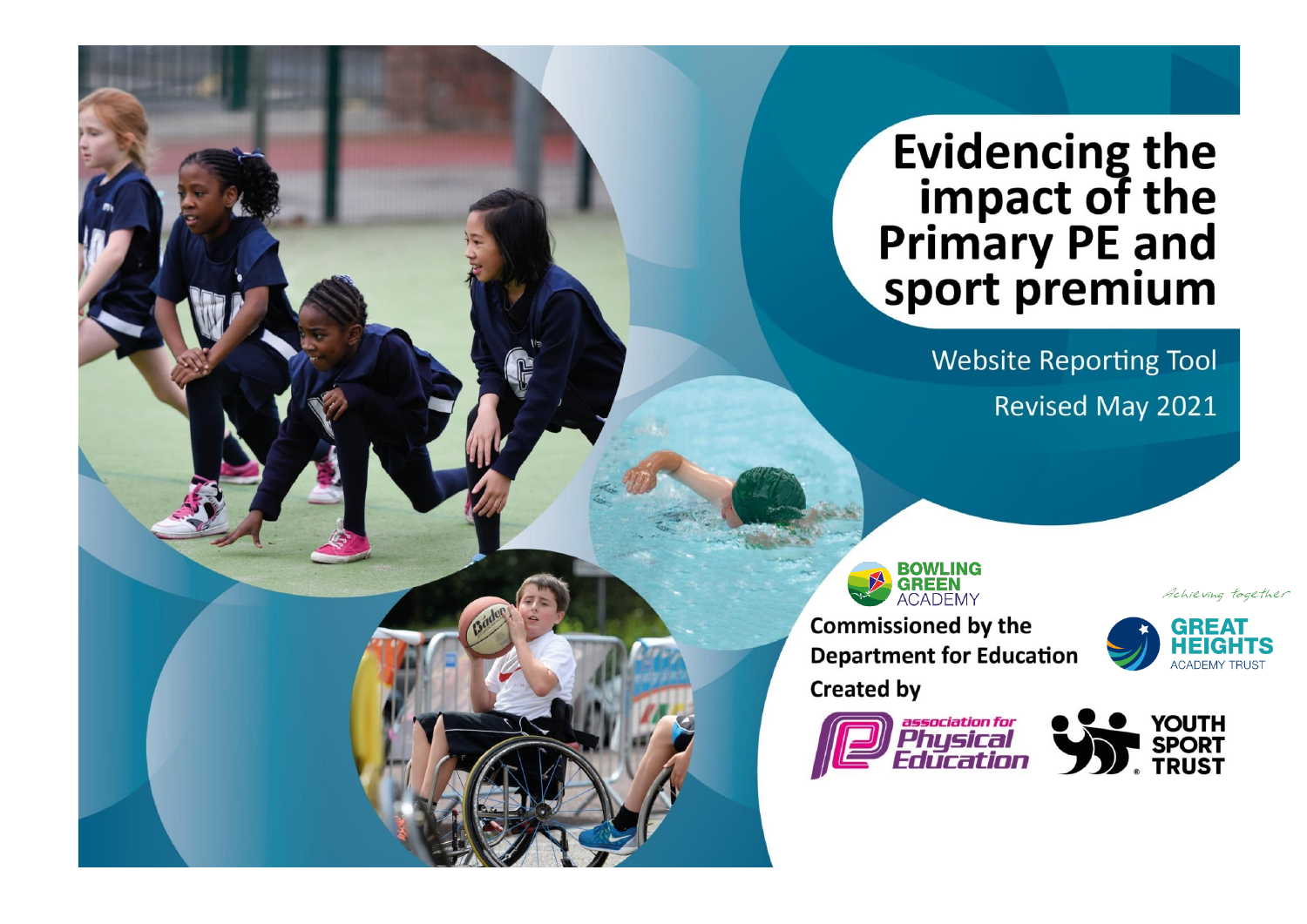



## **Bowling Green Academy Sports Premium Plan 2021/22**

| Headteacher's name:                 | Jamie Stuttard | Signature: | J Stuttard |
|-------------------------------------|----------------|------------|------------|
| <b>Chair of Governors name:</b>     | Ken Inwood     | Signature: | K Inwood   |
| <b>Sports Premium Co-ordinator:</b> | Tom Andrews    | Signature: | T Andrews  |

A DfE announcement in July 17 stated that the PE and sport premium grant will be doubled – Education Secretary Justine Greening stated that the money would materialise in September, as part of the [£1.3 billion in additional funding promised to schools](https://schoolsweek.co.uk/justine-greening-pledges-additional-1-3-billion-for-schools-over-two-years/) over the next two years. As a result of the increase in funding, the accountability measures of the grant will be far more stringent; ultimately, schools will not only be far more accountable for the use of the grant but also in terms of outcomes upon pupils' general wellbeing and fitness.

It is expected that schools will see an improvement against the following five key indicators:

- 1. The engagement of all pupils in regular physical activity kick-starting healthy active lifestyles
- 2. The profile of PE and sport being raised across the school as a tool for whole-school improvement
- 3. Increased confidence, knowledge and skills of all staff in teaching PE and sport
- 4. Broader experience of a range of sports and activities offered to all pupils
- 5. Increased participation in competitive sport

This year we will look to further increase our participation in sport (last year, all of our year 6 children took part in an external sporting event), providing a border range of opportunities for pupils in the wider school community, cluster and the city. We are also looking to raise standards, attainment and progress of all pupils within the curriculum. Moreover, we strive to promote healthy and active lifestyles for all our children.

We will evaluate the impact of the Sports Premium funding as part of our normal self-evaluation arrangements. We will look at how well we use our Sport Premium to improve the quality and breadth of PE and sporting provision, including increasing participation in PE and sport so that all pupils develop healthy lifestyles and reach the performance levels they are capable of. We will look at pupil's progress in PE as well as other areas of development such as self-esteem, confidence and the numbers of pupils involved in sporting activities in and out of school. Assessments will be made both formally and informally using our school assessment systems as well as feedback from staff and visitors to the school. We will also evaluate the impact of professional development opportunities in improving teaching and learning in PE.

**Total fund allocated:** £17,200 Total = £23,691 **Left from last year – £6,491**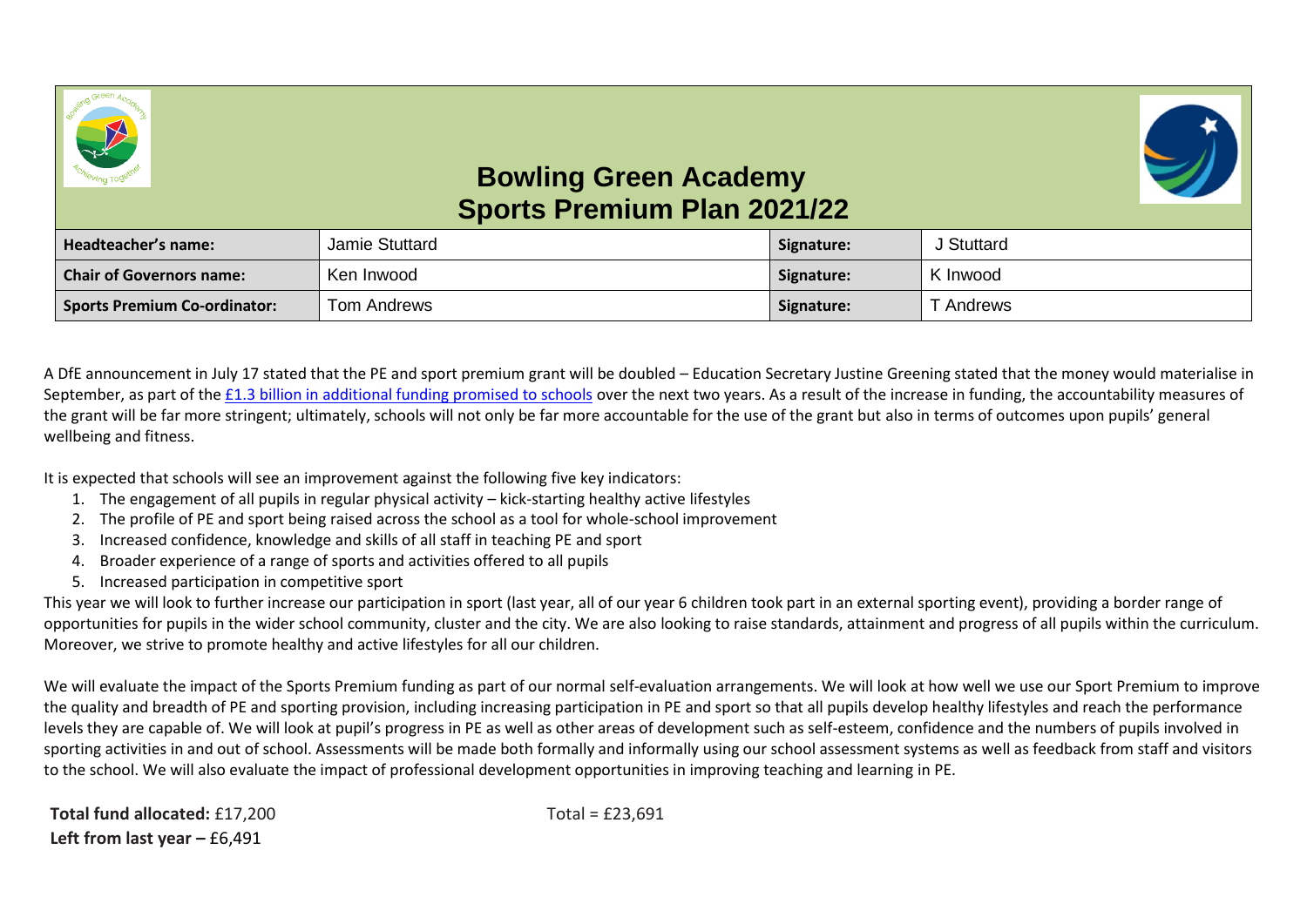Support for review and reflection - considering the 5 key indicators from DfE, what development needs are a priority for your setting and your pupils now and why? Use the space below to reflect on previous spend and key achievements and areas for development.

| Key achievements to date until July 2021:                                                                                                                                                                                                                                                                                                                                                                                                                                                                                      | Areas for further improvement and baseline evidence of need:                                                                                                                               |
|--------------------------------------------------------------------------------------------------------------------------------------------------------------------------------------------------------------------------------------------------------------------------------------------------------------------------------------------------------------------------------------------------------------------------------------------------------------------------------------------------------------------------------|--------------------------------------------------------------------------------------------------------------------------------------------------------------------------------------------|
| Playground markings and equipment has increased physical time during the day and<br>lunchtime/playtimes                                                                                                                                                                                                                                                                                                                                                                                                                        | Increased targeted activities to involve and encourage last active children<br>and those with limited opportunities.                                                                       |
| Daily Mile course laid and encouraged in each class.                                                                                                                                                                                                                                                                                                                                                                                                                                                                           | Daily mile - needs to be relaunched and given higher profile.                                                                                                                              |
| Extra-curricular clubs have enabled all children to have access to sporting coaching<br>and activity.                                                                                                                                                                                                                                                                                                                                                                                                                          | Swimming needs to re-start.                                                                                                                                                                |
| P.E. is regarded by all staff as a key part of school development.                                                                                                                                                                                                                                                                                                                                                                                                                                                             | Sports Leader Programme - led by BBS- for a target year group                                                                                                                              |
| Resource audit and orders have supported PE teaching, including focus events such<br>as Healthy Eating Week, Curo and Olympic-themed days.<br>Real PE CPD sessions have had a positive impact on staff confidence<br>CPD - Cricket and Rugby coaches have provided further development for staff<br>Sports Cool lunchtime clubs - positive impact on engagement of physical activities of<br>all children and renewed confidence in lunchtime staff.<br>New equipment have enabled engagement of more children during play and | CPD focus for new teaching/non-teaching staff for 2021/22<br>Post-Covid restrictions, coordinate and entering more sport competitions or<br>tournaments across the local area/cluster/MAT. |
| lunchtimes.<br>Sports Cool have delivered a variety of clubs and activity across a variety of                                                                                                                                                                                                                                                                                                                                                                                                                                  |                                                                                                                                                                                            |
| disciplines, including frisbee, multi-sport and cricket.                                                                                                                                                                                                                                                                                                                                                                                                                                                                       |                                                                                                                                                                                            |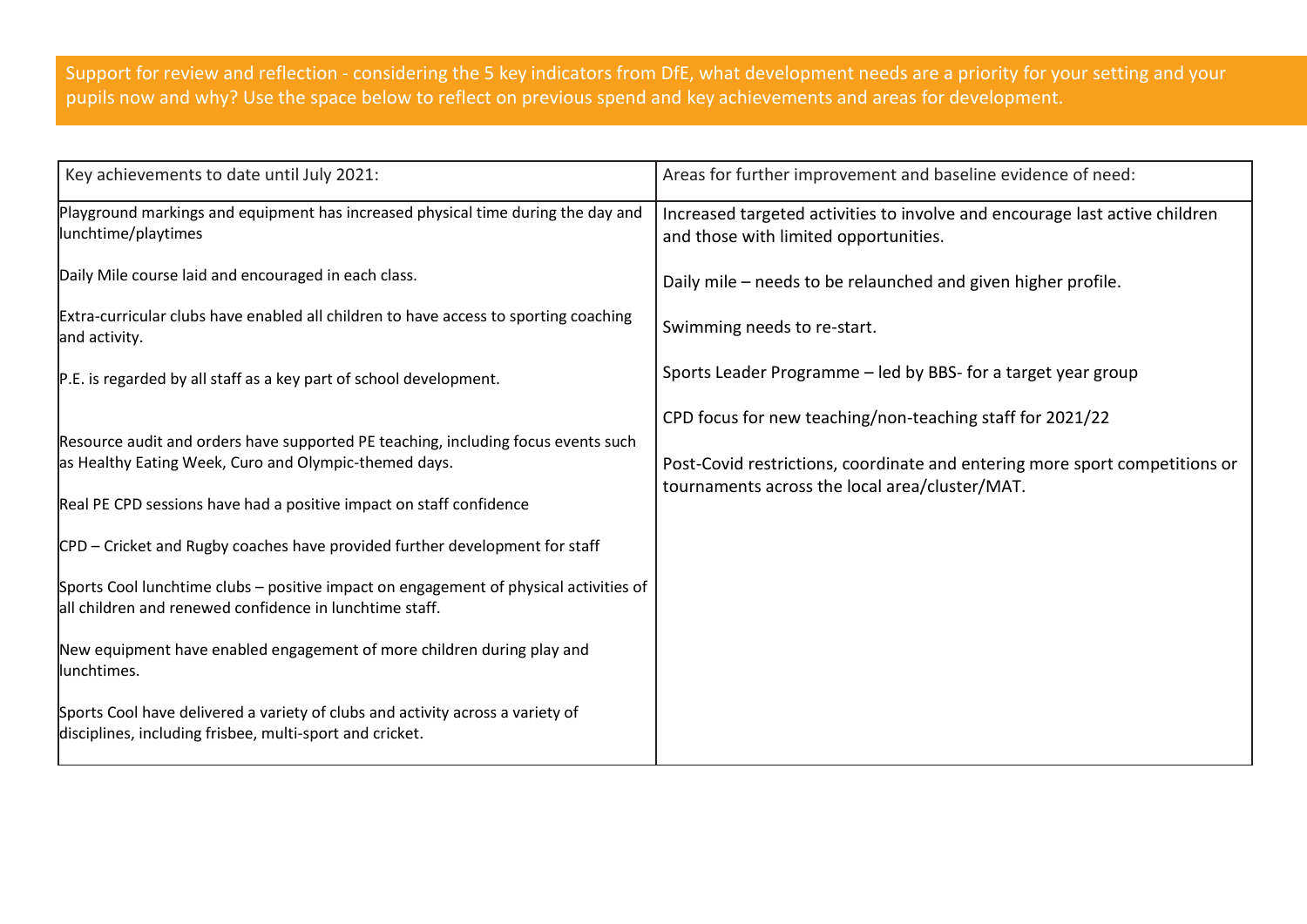| Meeting national curriculum requirements for swimming and water safety.                                                                                                                                                                                                                            | To be completed at the end of the<br>school year.      |
|----------------------------------------------------------------------------------------------------------------------------------------------------------------------------------------------------------------------------------------------------------------------------------------------------|--------------------------------------------------------|
| What percentage of your current Year 6 cohort swim competently, confidently and proficiently over a<br>distance of at least 25 metres?<br>N.B. Even though your pupils may swim in another year please report on their attainment on leaving<br>primary school at the end of the summer term 2020. | No reliable figures due to COVID<br>and pool closures. |
| What percentage of your current Year 6 cohort use a range of strokes effectively [for example, front crawl,<br>backstroke and breaststroke]?                                                                                                                                                       | No reliable figures due to COVID<br>and pool closures. |
| What percentage of your current Year 6 cohort perform safe self-rescue in different water-based situations?                                                                                                                                                                                        | No reliable figures due to COVID<br>and pool closures  |
| Schools can choose to use the Primary PE and Sport Premium to provide additional provision for swimming<br>but this must be for activity over and above the national curriculum requirements. Have you used it in this<br>way?                                                                     | Yes/No                                                 |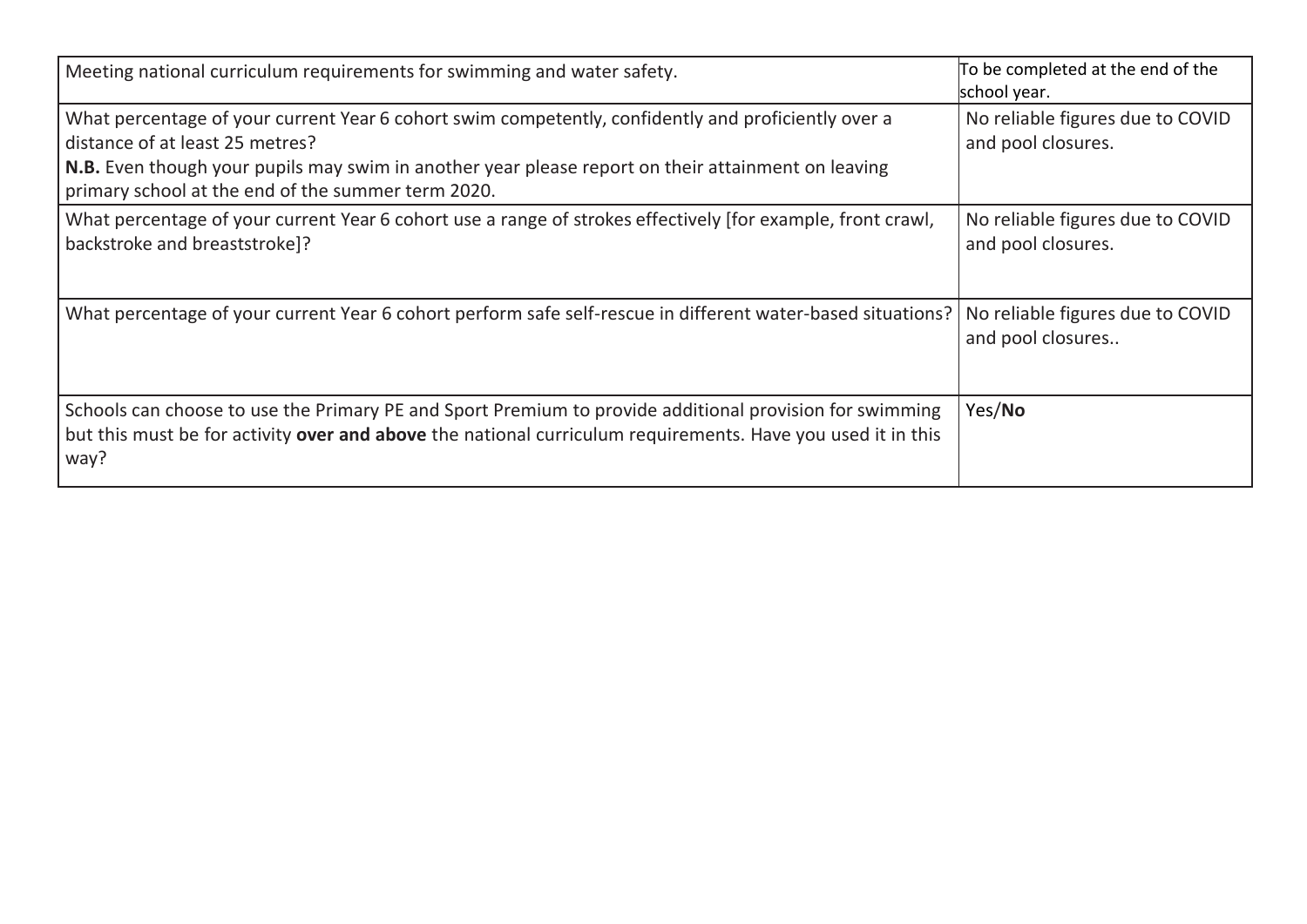## **Action Plan and Budget Tracking**

Capture your intended annual spend against the 5 key indicators. Clarify the success criteria and evidence of impact that you intend to measure to evaluate for pupils today and for the future.

| Academic Year: 2021-22                                                                                                                                                                                         | Total fund allocated: £17,200<br>Left from last year $-66,491$<br>Total = $£23,691$                                                                            | Date Updated: September 2021                      |        |                                                                                                                                                                                                              |
|----------------------------------------------------------------------------------------------------------------------------------------------------------------------------------------------------------------|----------------------------------------------------------------------------------------------------------------------------------------------------------------|---------------------------------------------------|--------|--------------------------------------------------------------------------------------------------------------------------------------------------------------------------------------------------------------|
| Key indicator 1: The engagement of all pupils in regular physical activity - Chief Medical Officer guidelines recommend that primary                                                                           |                                                                                                                                                                |                                                   |        | Percentage of total allocation:                                                                                                                                                                              |
| school pupils undertake at least 30 minutes of physical activity a day in school                                                                                                                               |                                                                                                                                                                |                                                   |        | 23%                                                                                                                                                                                                          |
| Intent                                                                                                                                                                                                         | Implementation                                                                                                                                                 |                                                   | Impact |                                                                                                                                                                                                              |
| Your school focus should be clear what<br>you want the pupils to know and be<br>able to do and about<br>what they need to learn and to<br>consolidate through practice:                                        | Make sure your actions to achieve are<br>linked to your intentions:                                                                                            | Funding<br>allocated:                             |        | Sustainability and suggested next<br>steps:                                                                                                                                                                  |
| Timetabled daily physical activity<br>introduced throughout the school over<br>and above allocated PE slots. Activities<br>either classroom based e.g. Go Noodle,<br>Yoga or outside e.g. daily mile/ 1K a day | Each class to participate daily. This will N/A<br>be organised as a 'competition' with<br>each class aiming to reach specific, age-<br>appropriate goals.      |                                                   |        | All classes to complete daily. Best<br>practice reviewed and shared.                                                                                                                                         |
| To increase the amounts of physical<br>activities on offer to children by offering<br>a wider range of sports.                                                                                                 | 'Sports Cool' to run a number of<br>lunchtime activities - each class,<br>targeted physical activity time.<br>Lunchtime staff to gain CPD.                     | Three lunchtimes<br>per week (33<br>wks)<br>£3000 |        | All children to be offered a wider<br>range of activities to match age<br>and ability. Review which<br>activities have greater interest and<br>number of children attending,<br>including targeted children. |
| Training of play leaders/lunch staff/non-<br>teaching staff to increase activity during<br>lunch and playtimes.                                                                                                | Delegated class to be trained to lead<br>activities for other class.<br>Lunchtime supervisors to be trained to $\vert$ staff<br>lead on additional activities. | £560 play leaders<br>CPD for lunch<br>£750 for    |        | Greater opportunities for all<br>children to take part in physical<br>activity. Observe which children<br>are not taking part.                                                                               |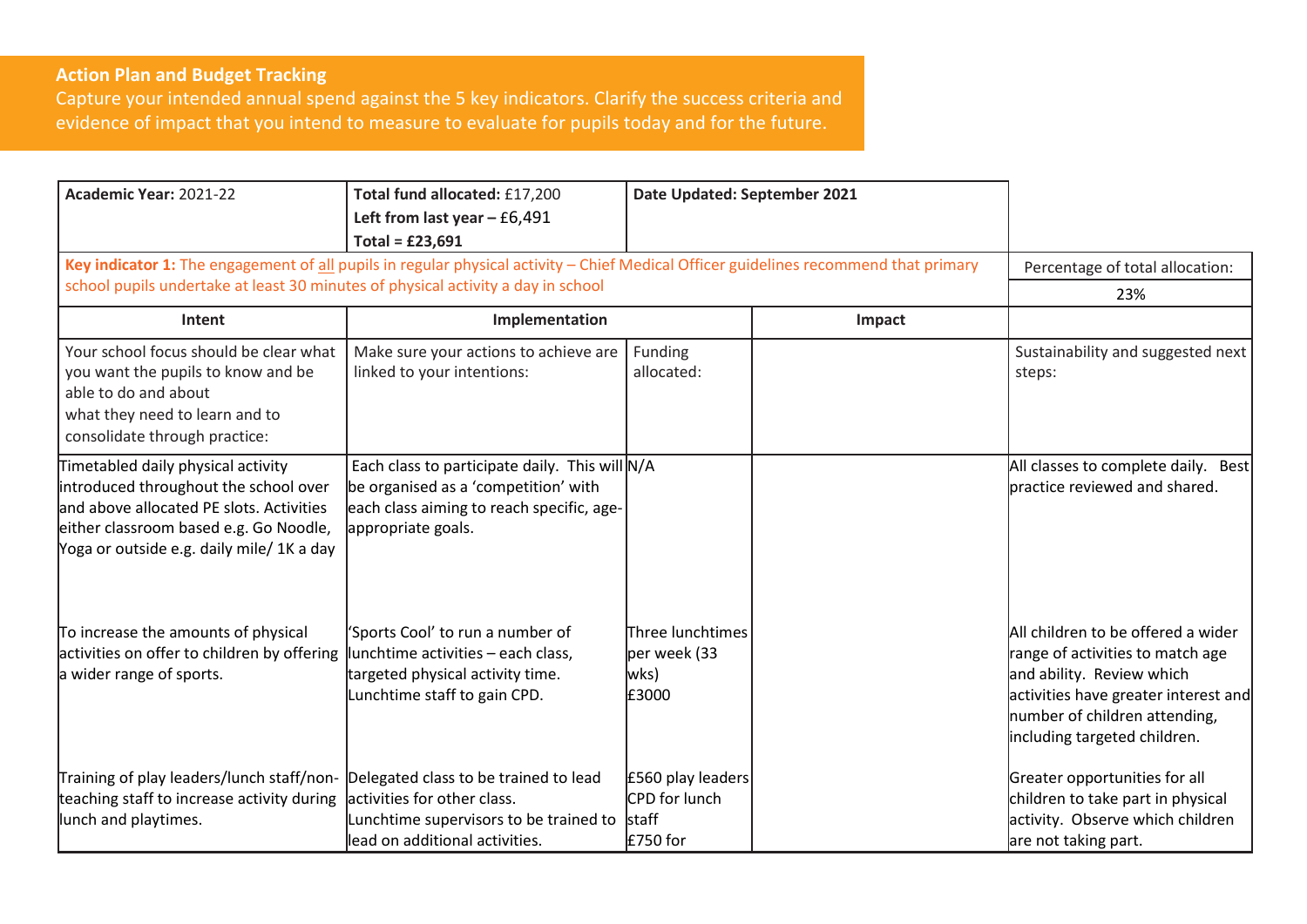| Analysis of activities children take part in Numbers of children participating in<br>both in out of school. Identification of<br>children not taking part in any physical | physical activity outside of school<br>lestablished.                                                                                                                             | additional<br>equipment.<br>£200 supply<br>lcosts. |                                                                                                  |                                                                                                                                                                                                                  |
|---------------------------------------------------------------------------------------------------------------------------------------------------------------------------|----------------------------------------------------------------------------------------------------------------------------------------------------------------------------------|----------------------------------------------------|--------------------------------------------------------------------------------------------------|------------------------------------------------------------------------------------------------------------------------------------------------------------------------------------------------------------------|
| lactivities.<br>Promotion of additional activities for<br>children outside of school in a broader<br>range of activities including disability<br>sports.                  | Children not engaging in a regular<br>exercise targeted for lunchtime and<br>after school sports provision                                                                       |                                                    |                                                                                                  | Review participation half-termly.<br>Activities to be reviewed, changed<br>and adapted according to<br>participation - specifically those<br>children who do not engage in<br>physical activities out of school. |
| Specific year group (Y4) to participate in<br>outdoor and adventurous activities.                                                                                         | Introduce residential activity for Y4<br>children-O/A activities only to be<br>lfunded.                                                                                          | TBC 17 x £50<br>approx. £850                       |                                                                                                  | <b>Outdoor and adventurous</b><br>activities to be reviewed to see<br>where adaptations can be made<br>within the school setting and<br>surroundings in order to meet NC<br>expectations.                        |
| Key indicator 2: The profile of PESSPA being raised across the school as a tool for whole school improvement                                                              |                                                                                                                                                                                  |                                                    |                                                                                                  | Percentage of total allocation:                                                                                                                                                                                  |
|                                                                                                                                                                           |                                                                                                                                                                                  |                                                    |                                                                                                  | 18%                                                                                                                                                                                                              |
| Intent                                                                                                                                                                    | Implementation                                                                                                                                                                   |                                                    | Impact                                                                                           |                                                                                                                                                                                                                  |
| Your school focus should be clear what<br>you want the pupils to know and be<br>able to do and about<br>what they need to learn and to<br>consolidate through practice:   | Make sure your actions to achieve are<br>linked to your intentions:                                                                                                              | Funding<br>allocated:                              | Evidence of impact: what do<br>pupils now know and what can<br>they now do? What has<br>changed? | Sustainability and suggested next<br>steps:                                                                                                                                                                      |
| Investment in equipment for different<br>types of sport to be made available and<br>lintroduced to all children in order to<br>enhance provision.                         | Throughout the year, classes to be<br>introduced to different sporting<br>equipment and how to play and use<br>these $-$ e.g golf, stilts (lower level),<br>hoola, cheerleading. | £1500                                              |                                                                                                  | Greater exposure to different<br>activities and equipment. Next<br>steps would involve introducing<br>specialists to encourage further<br>engagement in a wider range of<br>sporting activities.                 |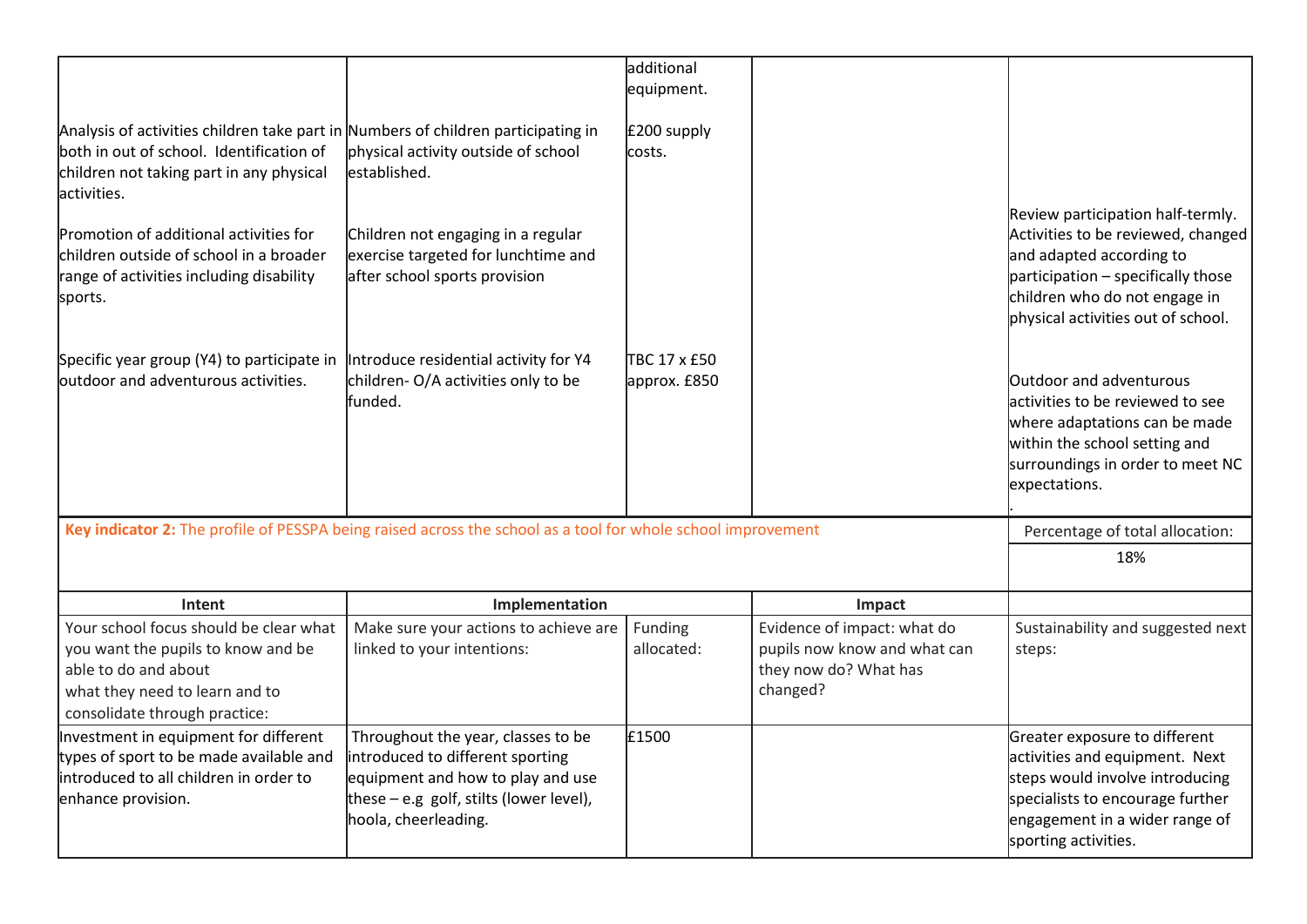| Explore possibilities of widening<br>exposure to different types of sport.                                                                                                                          | Explore companies who offer different $\vert$ £2000<br>types of sporting experiences, e.g.<br>martial arts/forest school leaders and<br>host 'experiences' and 'taster sessions'<br>for all children to take part in. |                        | Teacher and pupil feedback<br>positive. After next sessions, ask<br>children to record thoughts.                                                                                    |
|-----------------------------------------------------------------------------------------------------------------------------------------------------------------------------------------------------|-----------------------------------------------------------------------------------------------------------------------------------------------------------------------------------------------------------------------|------------------------|-------------------------------------------------------------------------------------------------------------------------------------------------------------------------------------|
| PE Co-ordinator to organise a 'Health'<br>Week', with the inclusion of different<br>sporting challenges, including a focus on wider range of different sports.<br>mental health and healthy eating. | All children to be involved in a Health<br>Week which will introduce them to a                                                                                                                                        | £200 supply<br>lcosts. | Work collaboratively with all staff<br>to organise around relevant and<br>appropriate activities, including<br>less common sports which are<br>inclusive to all, e.g. Boccia, yoga. |
| To increase focus on healthy<br>bodies/lifestyles, including healthy minds changes to our diet and activity can<br>and food.                                                                        | Explore 'Phunky Foods' and how small E500<br>make a difference.<br>Purchase equipment to support this<br>programme.                                                                                                   |                        | Review focus year groups<br>throughout the year.                                                                                                                                    |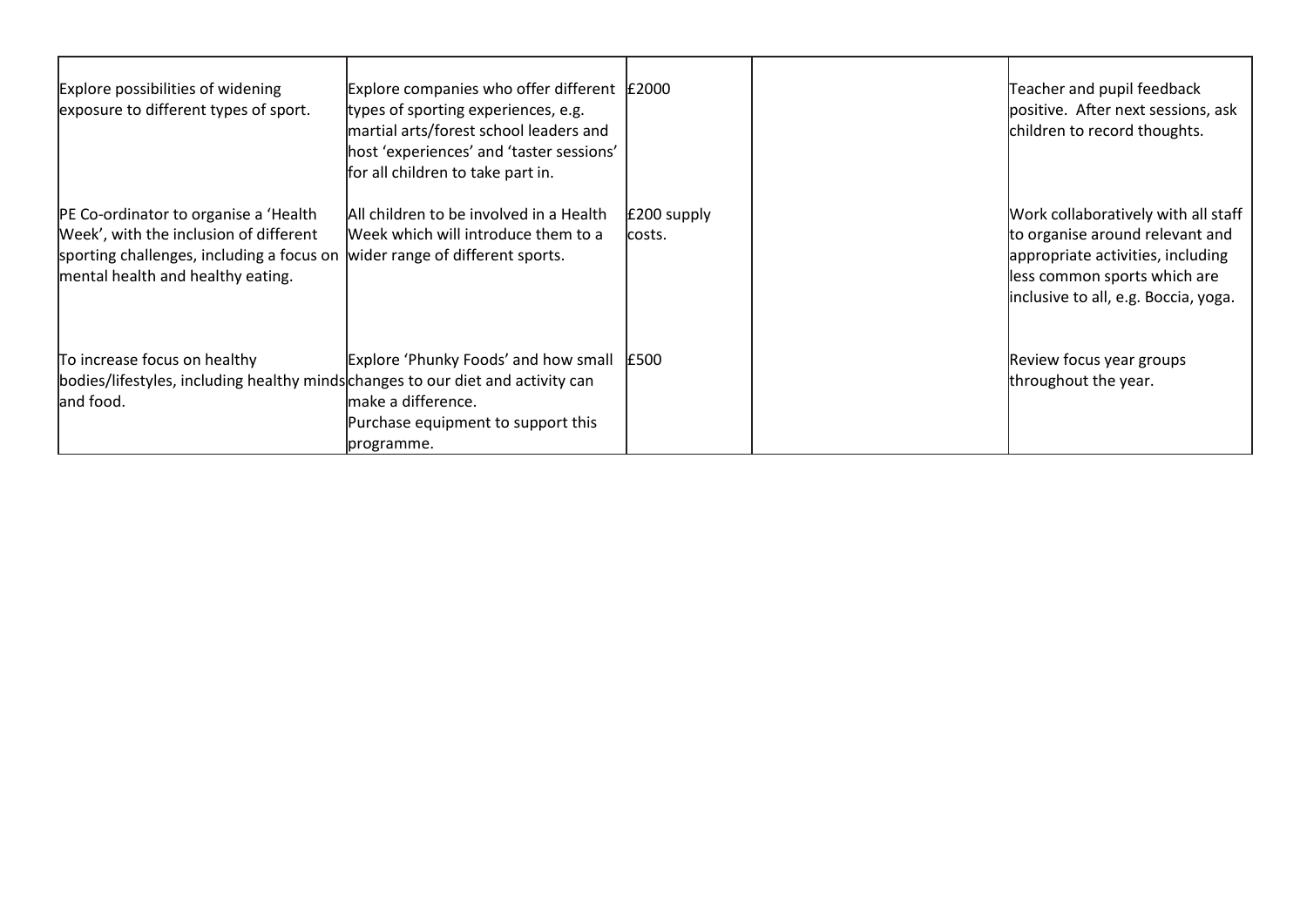| Key indicator 3: Increased confidence, knowledge and skills of all staff in teaching PE and sport                                                                                                  |                                                                                                                                                                     |                                              |                                                                                               | Percentage of total allocation:                                          |
|----------------------------------------------------------------------------------------------------------------------------------------------------------------------------------------------------|---------------------------------------------------------------------------------------------------------------------------------------------------------------------|----------------------------------------------|-----------------------------------------------------------------------------------------------|--------------------------------------------------------------------------|
|                                                                                                                                                                                                    |                                                                                                                                                                     |                                              |                                                                                               | 23%                                                                      |
| Intent                                                                                                                                                                                             | Implementation                                                                                                                                                      |                                              | Impact                                                                                        |                                                                          |
| Your school focus should be clear what<br>you want the pupils to know and be able<br>to do and about what they need to learn<br>and to consolidate through practice:                               | Make sure your actions to achieve<br>are linked to your intentions:                                                                                                 | Funding<br>allocated:                        | Evidence of impact: what do pupils<br>now know and what can they now<br>do? What has changed? | Sustainability and suggested<br>next steps:                              |
| That staff knowledge, understanding and Deployment of specialist sports<br>skills about how to teach P.E. effectively<br>improves.<br>To upskill staff in a wider range of<br>sporting activities. | coaches for 3- afternoons per week.<br>Feachers to observe as CPD – focus onweek (33 wks)<br>involving all pupils / physical warm<br>ups and structured activities. | Six classes<br>/teachers per<br>£3350        |                                                                                               | Increase of staff confidence and<br>understanding.                       |
| To provide all new members of teaching<br>staff and support staff with CPD within<br>P.E.                                                                                                          | 'Real PE' scheme which includes<br>structured P.E. training for all<br>teaching staff, including HLTAs where<br>necessary                                           | £1390<br>(two sessions plus<br>an afternoon) |                                                                                               | All staff will be fully trained -<br>review impact through<br>monitoring |
| To provide access to PE portal (Jasmine /<br>Real PE) in the Hall to support staff<br>confidence and benefit children's skills<br>through expertly modelled example.                               | Jasmine scheme access in the hall<br>through screen to project modelled<br>examples and songs (KS1).                                                                | £720                                         |                                                                                               |                                                                          |
| Key indicator 4: Broader experience of a range of sports and activities offered to all pupils                                                                                                      |                                                                                                                                                                     |                                              |                                                                                               | Percentage of total allocation:                                          |
|                                                                                                                                                                                                    |                                                                                                                                                                     |                                              |                                                                                               | 18%                                                                      |
| <b>Intent</b>                                                                                                                                                                                      | Implementation                                                                                                                                                      |                                              | Impact                                                                                        |                                                                          |
| Your school focus should be clear what<br>you want the pupils to know and be able<br>to do and about what they need to learn<br>and to consolidate through practice:                               | Make sure your actions to achieve<br>are linked to your intentions:                                                                                                 | Funding<br>allocated:                        | Evidence of impact: what do pupils<br>now know and what can they now<br>do? What has changed? | Sustainability and suggested<br>next steps:                              |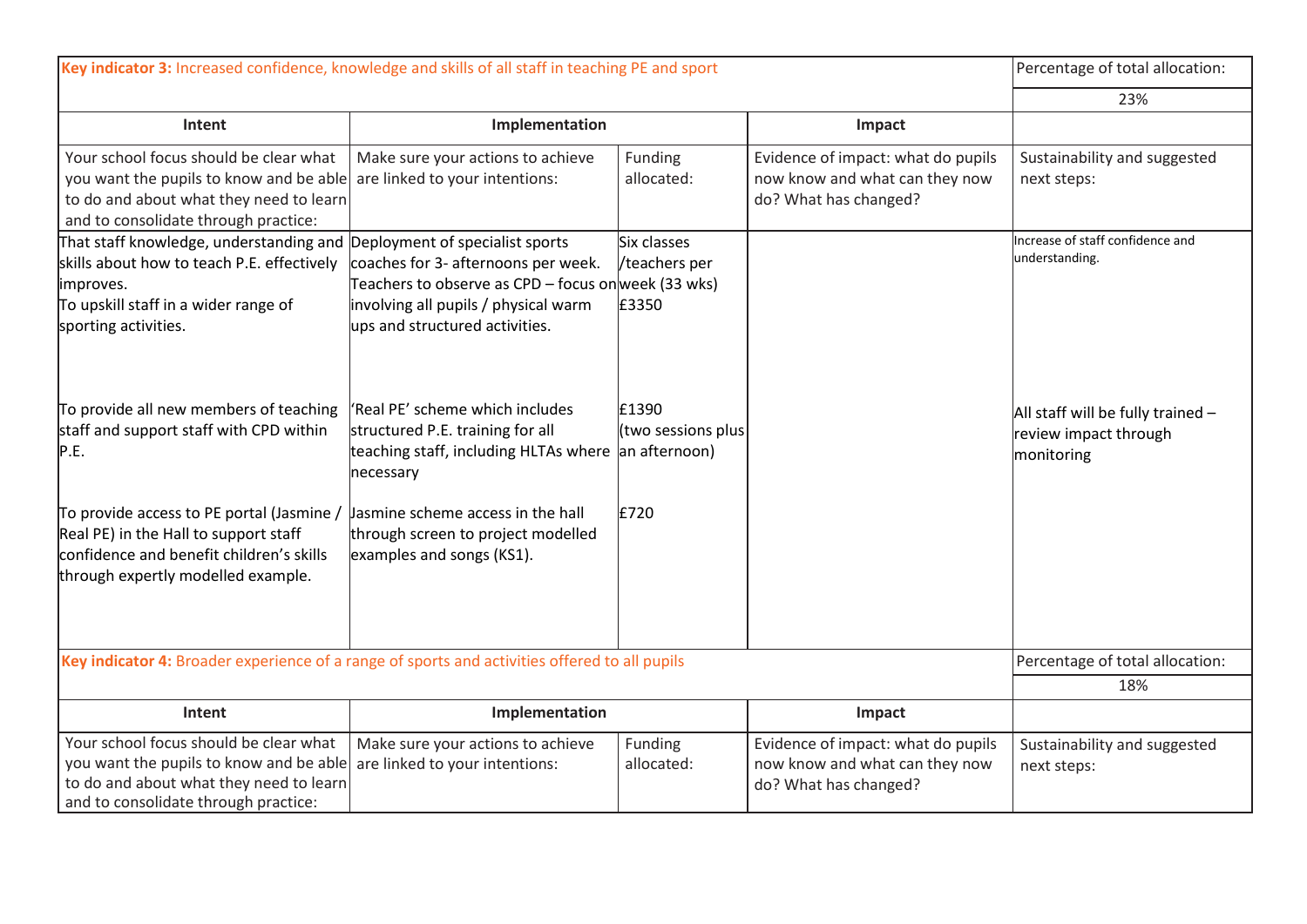| That all children are given the<br>opportunity to access a wide range of<br>sporting activities.                                                                           | Wider range of activities on offer to<br>all children through P.E. lessons by<br>following the purchased scheme of<br>work and Sports Cool incentive which<br>focuses on different sports such as<br>golf, frisbee etc. (as allocated above) | As above $-$<br>already allocated.                      | Monitor and review which<br>activities are engaging the higher<br>proportion of children,<br>specifically any children which we<br>need to target. Ensure activities<br>offered are reviewed and<br>changed regularly. |
|----------------------------------------------------------------------------------------------------------------------------------------------------------------------------|----------------------------------------------------------------------------------------------------------------------------------------------------------------------------------------------------------------------------------------------|---------------------------------------------------------|------------------------------------------------------------------------------------------------------------------------------------------------------------------------------------------------------------------------|
| That all children are able to participate at After school clubs to include multi-<br>their own level of ability, age and fitness. sports, tri-golf, orienteering. Inviting | vulnerable and targeted children to<br>attend for free.                                                                                                                                                                                      | Multisport after<br>school clubs<br>£2731               | Explore purchasing of equipment<br>in order to enable activities to be<br>run by MDS.                                                                                                                                  |
| Explore the availability of a<br>gymnastic/dance teacher in order to<br>widen the full offer of sporting activities<br>available.                                          | Dance/gymnastic sessions to be<br>offered to children.                                                                                                                                                                                       | 24 weeks of<br>gym/dance @£60<br>lper<br>lsession=£1440 | Sports Cool or other company to<br>be deployed to ensure that dance<br>and gymnastics are offered.                                                                                                                     |

| Key indicator 5: Increased participation in competitive sport                                                                                                                                                                           |                       |                       |                                                                                               | Percentage of total allocation:<br>19%      |
|-----------------------------------------------------------------------------------------------------------------------------------------------------------------------------------------------------------------------------------------|-----------------------|-----------------------|-----------------------------------------------------------------------------------------------|---------------------------------------------|
| Intent                                                                                                                                                                                                                                  | <b>Implementation</b> |                       | Impact                                                                                        |                                             |
| Your school focus should be clear what   Make sure your actions to achieve<br>you want the pupils to know and be able are linked to your intentions:<br>to do and about what they need to learn<br>and to consolidate through practice: |                       | Funding<br>allocated: | Evidence of impact: what do pupils<br>now know and what can they now<br>do? What has changed? | Sustainability and suggested<br>next steps: |